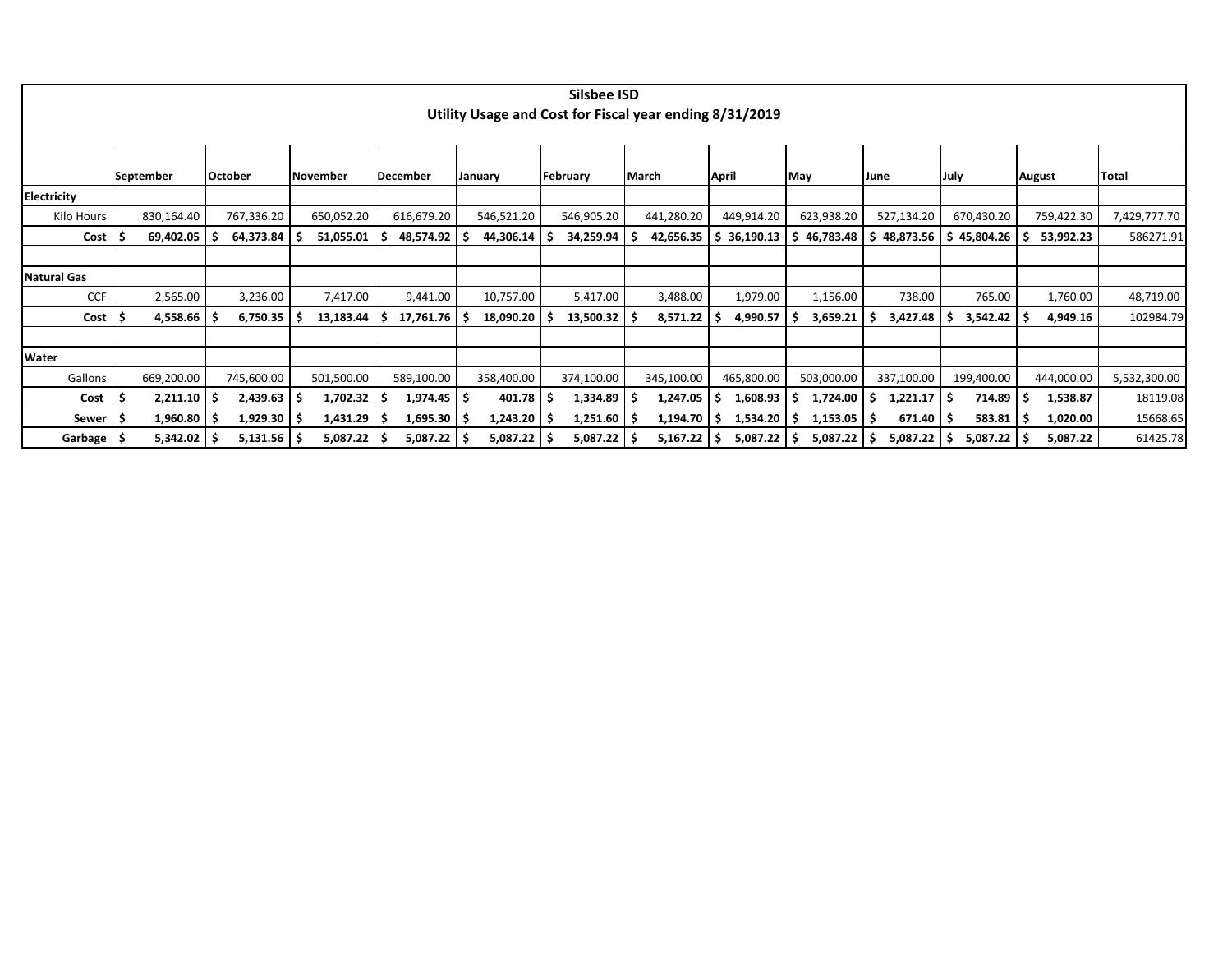|                    |           |            |                |                 |                           |                        |                        | <b>SILSBEE HIGH SCHOOL</b>                              |                     |                        |                        |                |                 |              |
|--------------------|-----------|------------|----------------|-----------------|---------------------------|------------------------|------------------------|---------------------------------------------------------|---------------------|------------------------|------------------------|----------------|-----------------|--------------|
|                    |           |            |                |                 |                           |                        |                        | Utility Usage and Cost for Fiscal year ending 8/31/2019 |                     |                        |                        |                |                 |              |
|                    |           |            |                |                 |                           |                        |                        |                                                         |                     |                        |                        |                |                 |              |
|                    |           |            |                |                 |                           |                        |                        |                                                         |                     |                        |                        |                |                 |              |
|                    | September |            | <b>October</b> | <b>November</b> | <b>December</b>           | January                | February               | March                                                   | April               | May                    | June                   | July           | August          | <b>Total</b> |
| Electricity        |           |            |                |                 |                           |                        |                        |                                                         |                     |                        |                        |                |                 |              |
| <b>Kilo Hours</b>  |           | 282,729.60 | 274,598.60     | 259,978.60      | 253,255.60                | 243,298.60             | 283,238.60             | 265,217.60                                              | 201,014.60          | 245,861.60             | 301,892.60             | 303,278.60     | 359,181.60      | 3273546.20   |
| Cost               |           | 24,331.44  | 22,768.69      | \$19,535.12     | 18,749.11<br>. \$         | 17,928.45<br>S.        | 20,590.41<br>s         | 18,772.13                                               | 16,003.69           | 18,443.56<br>-S        | $20,583.86$ \$         | 19,691.08      | \$24,663.82     | 242,061.36   |
|                    |           |            |                |                 |                           |                        |                        |                                                         |                     |                        |                        |                |                 |              |
| <b>Natural Gas</b> |           |            |                |                 |                           |                        |                        |                                                         |                     |                        |                        |                |                 |              |
| MMBtu              |           | 471        | 878            | 1,675           | 1,798                     | 2,078                  | 1,896                  | 1,193                                                   | 528                 | 414                    | 502                    | 553            | 849             | 12835        |
| Cost               |           | 2,682.35   | 4,608.05       |                 | $8,335.13$   \$ 11,410.47 | $10,926.86$   \$<br>s. | 8,803.05               | 5,446.85                                                | 2,804.49            | 2,288.23<br>- S        | $2,661.56$   \$<br>s   | 2,733.41       | 3,620.68        | 66,321.13    |
|                    |           |            |                |                 |                           |                        |                        |                                                         |                     |                        |                        |                |                 |              |
| Water              |           |            |                |                 |                           |                        |                        |                                                         |                     |                        |                        |                |                 |              |
| Gallons            |           | 357,100    | 277,100        | 214,500         | 172,000                   | 75,200                 | 112,400                | 79,400                                                  | 129,600             | 190,300                | 228,400                | 113,500        | 258,400         | 2207900      |
| Cost               | -5        | 1,111.05   | 871.05         | 683.25          | 555.75                    | $(616.65)$ \$          | $376.95$ $\frac{1}{5}$ | 280.95                                                  | $428.55$   \$<br>-S | $625.50$ $\frac{1}{5}$ | $724.95$ $\frac{1}{2}$ | 380.25         | 814.95          | 6,236.55     |
| Sewer  \$          |           | 901.90     | 399.70         | 443.20          | 316.60                    | 266.50                 | 332.50                 | 264.70<br>-S                                            | $396.70$   \$<br>.S | 241.55                 | $214.60$   \$<br>S     | 200.80         | 335.50          | 4,314.25     |
| Garbage            |           | 1,727.11   | 1,727.11<br>-S | 1,727.11        | $1,727.11$   \$<br>. I S  | $1,727.11$   \$        | 1,727.11               | 1,727.11<br>-S                                          | 1,727.11            | 1,727.11               | 1,727.11<br>S          | 1,727.11<br>ΙS | - Ś<br>1,727.11 | 20,725.32    |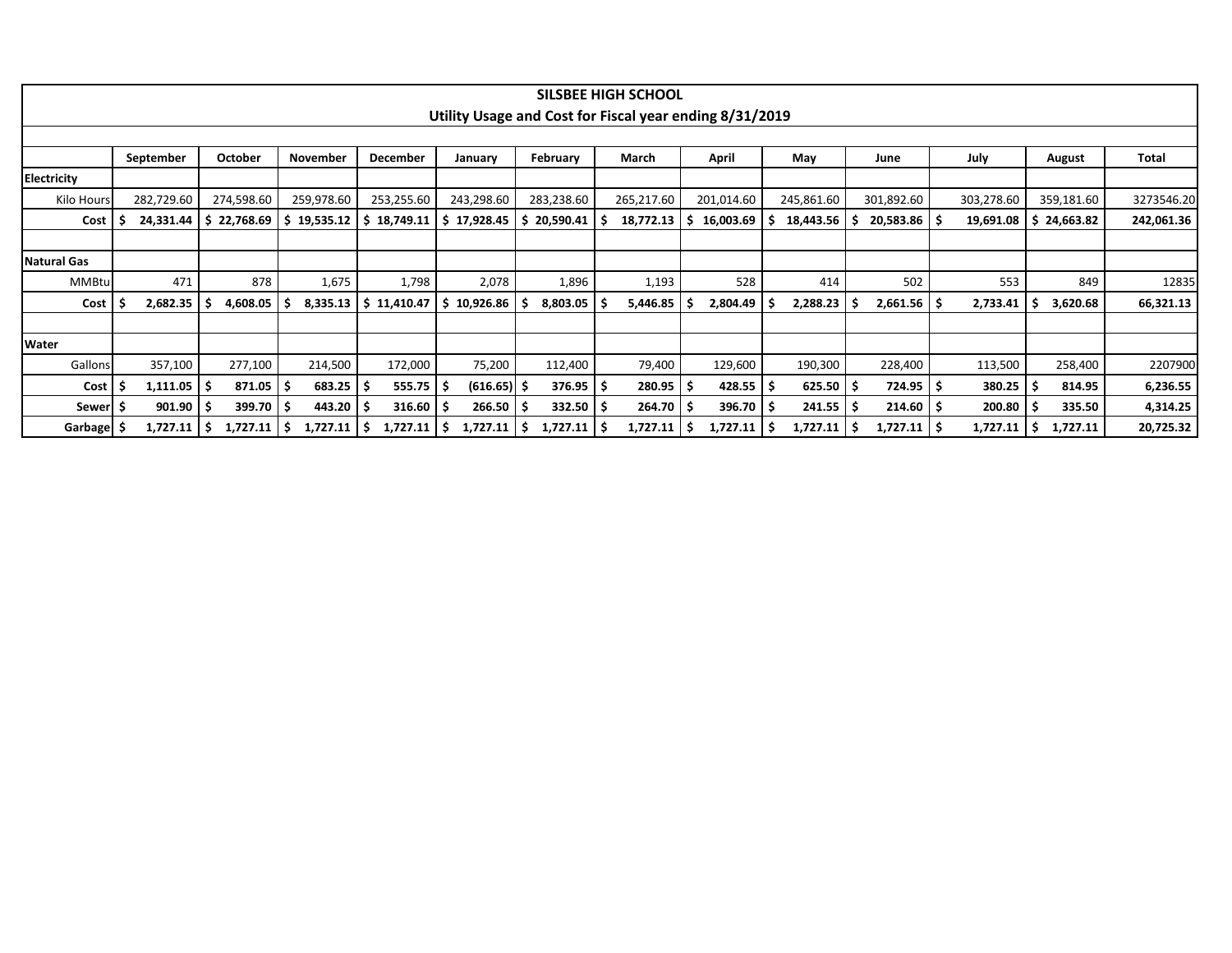|                    |                        |                |               |                |                        | SILSBEE MIDDLE SCHOOL                                   |                |                        |                        |                        |                          |              |            |
|--------------------|------------------------|----------------|---------------|----------------|------------------------|---------------------------------------------------------|----------------|------------------------|------------------------|------------------------|--------------------------|--------------|------------|
|                    |                        |                |               |                |                        | Utility Usage and Cost for Fiscal year ending 8/31/2019 |                |                        |                        |                        |                          |              |            |
|                    |                        |                |               |                |                        |                                                         |                |                        |                        |                        |                          |              |            |
|                    | September              | <b>October</b> | November      | December       | January                | February                                                | March          | <b>April</b>           | May                    | June                   | <b>July</b>              | August       | Total      |
| <b>Electricity</b> |                        |                |               |                |                        |                                                         |                |                        |                        |                        |                          |              |            |
| Kilo Hours         | 186,010.20             | 155,427.20     | 138,319.20    | 108,624.20     | 102,049.20             | 17,365.20                                               | 51,358.20      | 41,954.20              | 122,683.20             | 90,966.20              | 94,708.20                | 109,893.20   | 1219358.40 |
| Cost               | $$15,342.38$           | \$13,414.53    | \$11,019.50   | 9,328.18       | 8,976.89               | $(6,354.81)$ \$<br>-S                                   | 4,771.85       | 4,357.99               | 9,304.89               | 7,483.54               | \$7,372.76               | 8,234.83     | 93,252.53  |
|                    |                        |                |               |                |                        |                                                         |                |                        |                        |                        |                          |              |            |
| <b>Natural Gas</b> |                        |                |               |                |                        |                                                         |                |                        |                        |                        |                          |              |            |
| <b>CCF</b>         | 1,100                  | 1,580          | 3,050         | 3,290          | 3,400                  | 286                                                     | 174            | 119                    | 71                     | 37                     | 42                       | 74           | 13223      |
| Cost               | 872.90                 | 1,261.53<br>-S | 2,401.89<br>S | 2,587.55<br>S  | 2,672.83               | 1,983.47<br>-S                                          | \$1,254.36     | 894.70                 | 581.74<br>-S           | 375.63                 | 408.23<br>-S             | 522.15<br>۱S | 15,816.98  |
|                    |                        |                |               |                |                        |                                                         |                |                        |                        |                        |                          |              |            |
| <b>Water</b>       |                        |                |               |                |                        |                                                         |                |                        |                        |                        |                          |              |            |
| Gallons            | 53,100                 | 163,600        | 85,300        | 79,300         | 74,100                 | 50,100                                                  | 79,500         | 74,900                 | 112,700                | 73,800                 | 51,900                   | 50,500       | 948800     |
| Cost               | $172.55$ $\frac{1}{5}$ | 504.05         | $269.15$ \$   | 251.15         | $235.55$ $\frac{1}{5}$ | 163.55                                                  | 251.75         | $237.95$ \$            | $351.35$ $\frac{1}{5}$ | $234.65$ $\frac{1}{5}$ | $76.55$ $\mid$ \$        | 164.75       | 2,913.00   |
| Sewer              | $172.55$ $\frac{1}{5}$ | 504.05         | 269.15        | 251.15<br>-S   | 235.55                 | 163.55<br>-\$                                           | 251.75         | $237.95$ $\frac{1}{5}$ | 351.35                 | $234.65$   \$          | 168.95                   | 164.75       | 3,005.40   |
| Garbage            | $1,220.30$   \$<br>-S  | 1,220.30       | 1,220.30      | 1,220.30<br>-S | 1,220.30               | 1,220.30<br>-S                                          | 1,220.30<br>S. | $$1,220.30$ $$$        | 1,220.30               | S.                     | $1,220.30$   \$ 1,220.30 | 1,220.30     | 14,643.60  |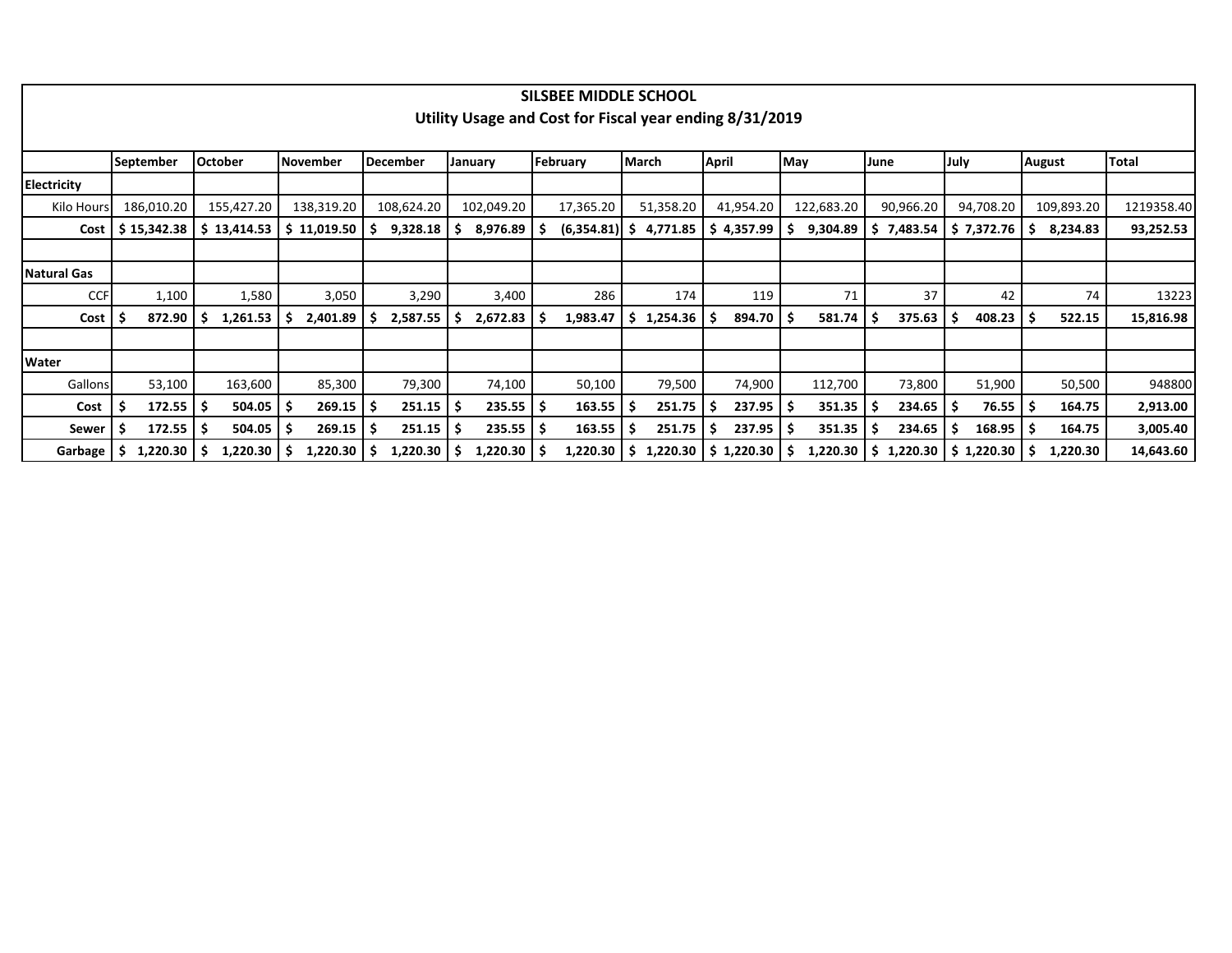## **OLD MIDDLE SCHOOL/PACES/ACADEMY Utility Usage and Cost for Fiscal year ending 8/31/2019**

|                 | <b>September</b>   |        | <b>October</b> |                   | November December | January              | February   | March           | <b>April</b> | May          | June       | July         | <b>August</b> | <b>Total</b> |
|-----------------|--------------------|--------|----------------|-------------------|-------------------|----------------------|------------|-----------------|--------------|--------------|------------|--------------|---------------|--------------|
| Electricity     |                    |        |                |                   |                   |                      |            |                 |              |              |            |              |               |              |
| Kilo Hours      | 18,984.90          |        | 15,691.90      | 9,604.90          | 12,004.90         | 15,764.90            | 14,084.90  | 12,084.90       | 7,764.90     | 9,444.90     | 17,204.90  | 19,604.90    | 20,370.00     | 172610.90    |
|                 | $Cost$ \$ 1,611.35 |        | 1,461.78<br>S. | 989.32<br>i \$    | \$1,008.37        | \$1,368.47           | \$1,277.45 | $$1,184.20$ $$$ | 680.42       | 782.96       | \$1,260.20 | \$1,128.52   | \$1,410.78    | 14,163.82    |
|                 |                    |        |                |                   |                   |                      |            |                 |              |              |            |              |               |              |
| Natural Gas     |                    |        |                |                   |                   |                      |            |                 |              |              |            |              |               |              |
| <b>CCF</b>      |                    |        | ۰              | 529               | 705               | 1,036                | 741        | 210             | 12           | 6            | 10         | 4            | 6             | 3259         |
| $Cost \mid \xi$ |                    | 19.61  | 35.88          | 446.24<br>-S      | 582.66            | $839.38$   \$<br>-S  | 576.31     | 190.13          | 44.65<br>-S  | 42.89<br>-\$ | 40.68      | 41.44<br>-S  | 42.07         | 2,901.94     |
|                 |                    |        |                |                   |                   |                      |            |                 |              |              |            |              |               |              |
| <b>Water</b>    |                    |        |                |                   |                   |                      |            |                 |              |              |            |              |               |              |
| Gallons         |                    | 37,400 | 51,700         | 39,100            | 48,600            | 23,000               | 4,400      | 17,900          | 21,100       | 11,900       | 11,200     | 10,300       | 22,800        | 299400       |
| Cost            |                    | 151.95 | 194.85<br>S    | 150.45<br>S       | 188.55<br>-S      | $111.75$   \$<br>- S | 58.95      | 96.45           | 106.05<br>-S | 68.45<br>۱S  | 76.35      | 70.65<br>-S  | 108.15        | 1,382.60     |
| <b>Sewer</b>    |                    | 151.95 | 194.85         | 160.05<br>l Si    | 188.55            | $111.75$   \$<br>۱S  | 58.95      | 97.45           | 106.05<br>-S | 68.45<br>-S  | 76.35      | 70.65<br>-S  | 108.15        | 1,393.20     |
| Garbage   \$    |                    | 264.00 | 184.80         | $184.80$ S<br>l S | 184.80            | $184.80$   \$        | 184.80     | 184.80          | 184.80<br>-S | 184.80<br>۱s | 184.80     | 184.80<br>.s | 184.80        | 2,296.80     |

.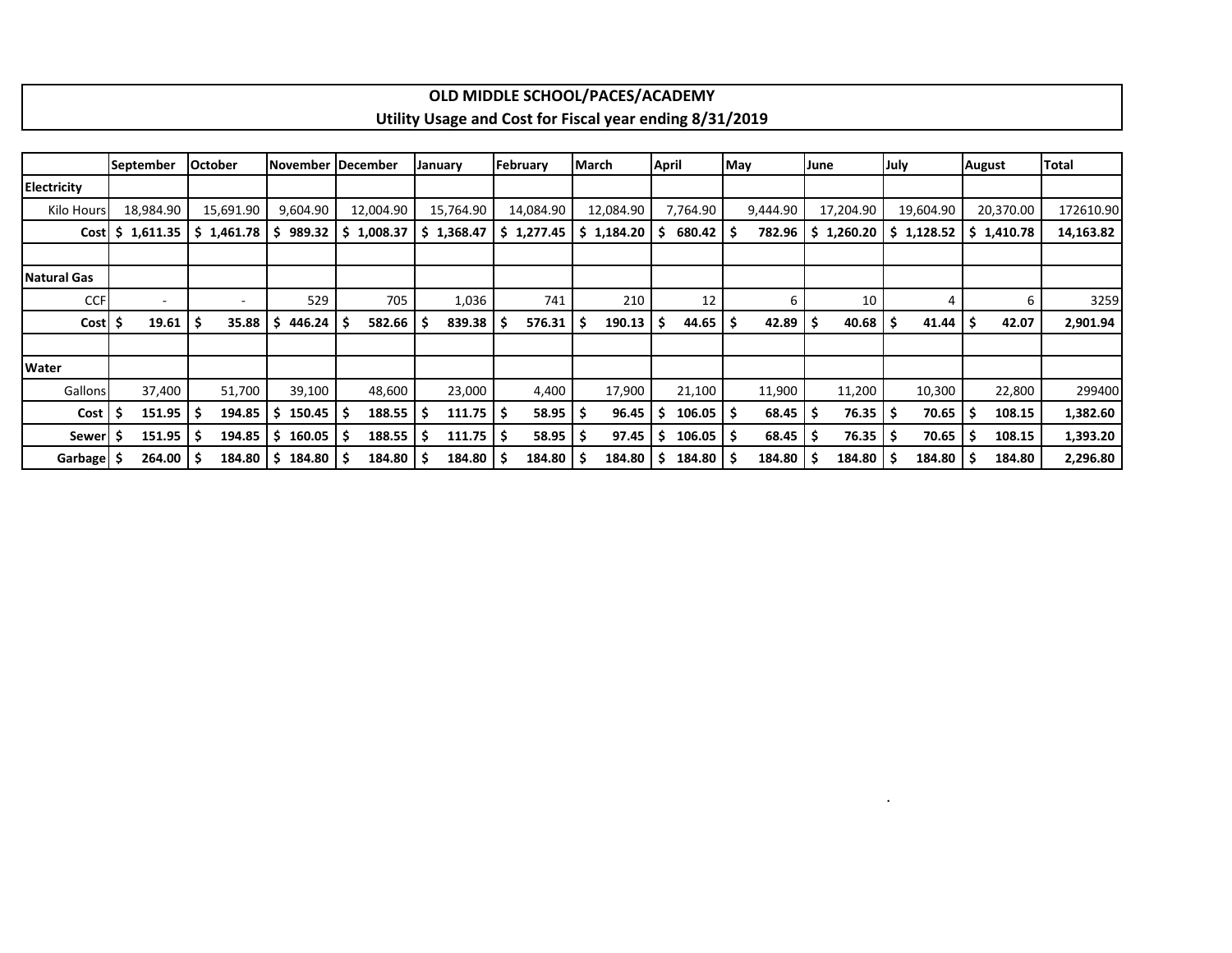|                    |                  |    |                          |     |                          |     |                          |    |                                                         |     | <b>KIRBY</b>             |     |                          |              |                          |     |                          |      |                          |      |                          |                                |                          |
|--------------------|------------------|----|--------------------------|-----|--------------------------|-----|--------------------------|----|---------------------------------------------------------|-----|--------------------------|-----|--------------------------|--------------|--------------------------|-----|--------------------------|------|--------------------------|------|--------------------------|--------------------------------|--------------------------|
|                    |                  |    |                          |     |                          |     |                          |    | Utility Usage and Cost for Fiscal year ending 8/31/2019 |     |                          |     |                          |              |                          |     |                          |      |                          |      |                          |                                |                          |
|                    |                  |    |                          |     |                          |     |                          |    |                                                         |     |                          |     |                          |              |                          |     |                          |      |                          |      |                          |                                |                          |
|                    | <b>September</b> |    | October                  |     | November                 |     | December                 |    | January                                                 |     | February                 |     | March                    | <b>April</b> |                          | May |                          | June |                          | July |                          | August                         | Total                    |
| <b>Electricity</b> |                  |    |                          |     |                          |     |                          |    |                                                         |     |                          |     |                          |              |                          |     |                          |      |                          |      |                          |                                |                          |
| Kilo Hours         | 24,600.00        |    | 13,020.00                |     | 4,380.00                 |     | 9,180.00                 |    | 12,780.00                                               |     | 21,420.00                |     | 21,660.00                |              | 9,680.00                 |     | 4,380.00                 |      | 10,140.00                |      | 16,145.00                | 17,820.00                      | 165205.00                |
| Cost               | \$<br>1,882.28   |    | \$1,045.31               | -\$ | 748.23                   | \$. | 784.02                   |    | \$1,088.98                                              |     | \$1,621.08               | \$. | 1,594.10                 | Ŝ            | 290.96                   | S   | $358.79$ $\frac{1}{5}$   |      | 761.73                   | Ś    | 937.59                   | \$1,271.01                     | 12,384.08                |
|                    |                  |    |                          |     |                          |     |                          |    |                                                         |     |                          |     |                          |              |                          |     |                          |      |                          |      |                          |                                |                          |
| <b>Natural Gas</b> |                  |    |                          |     |                          |     |                          |    |                                                         |     |                          |     |                          |              |                          |     |                          |      |                          |      |                          |                                |                          |
| <b>CCF</b>         | $\sim$           |    | $\overline{\phantom{a}}$ |     | $\overline{\phantom{a}}$ |     | $\overline{\phantom{a}}$ |    | $\sim$                                                  |     | ٠                        |     | $\overline{\phantom{a}}$ |              | $\overline{\phantom{a}}$ |     | $\overline{\phantom{a}}$ |      | $\overline{\phantom{a}}$ |      | $\overline{\phantom{a}}$ | $\blacksquare$                 | 0                        |
| Cost               | \$<br>35.88      | \$ | $\sim$                   | -\$ | $\blacksquare$           | -\$ | $\blacksquare$           | -S | $\overline{\phantom{a}}$                                | -\$ | $\sim$                   | -S  | $\overline{\phantom{a}}$ | \$           | $\overline{\phantom{a}}$ | \$. | $\overline{\phantom{a}}$ | -\$  | $\overline{\phantom{a}}$ | S    | $\overline{\phantom{a}}$ | \$<br>$\overline{\phantom{a}}$ | 35.88                    |
|                    |                  |    |                          |     |                          |     |                          |    |                                                         |     |                          |     |                          |              |                          |     |                          |      |                          |      |                          |                                |                          |
| <b>Water</b>       |                  |    |                          |     |                          |     |                          |    |                                                         |     |                          |     |                          |              |                          |     |                          |      |                          |      |                          |                                |                          |
| Gallons            | 2,900            |    | 1,400                    |     | 1,100                    |     | 144,900                  |    | 1,400                                                   |     | ٠.                       |     | $\overline{\phantom{a}}$ |              | $\overline{\phantom{a}}$ |     | $\overline{\phantom{a}}$ |      | $\overline{a}$           |      | $\sim$                   | $\overline{\phantom{a}}$       | 151700                   |
| Cost               | \$<br>21.95      | -S | 17.45                    | -\$ | 16.55                    | S.  | 447.95                   | -S | 17.45                                                   | -S  | 16.25                    | S   | 16.25                    | S            | 16.25                    | .S  | $16.25$   \$             |      | 16.25                    | s    | $16.25$   \$             | 16.25                          | 635.10                   |
| Sewer              | \$<br>21.95      |    | 17.45                    | -\$ | 16.55                    | \$. | 447.95                   | -S | 17.45                                                   | .\$ | 16.25                    | \$. | 16.25                    | .\$          | 16.25                    | .s  | $16.25$   \$             |      | 16.25                    | S    | $16.25$   \$             | 16.25                          | 635.10                   |
| Garbage \$         | $\blacksquare$   | \$ | $\overline{\phantom{0}}$ | \$  | $\blacksquare$           | \$  | $\blacksquare$           | \$ | $\blacksquare$                                          | \$, | $\overline{\phantom{a}}$ | \$  | $\blacksquare$           | \$.          | $\blacksquare$           | \$. | $\blacksquare$           | \$   | ٠                        | S    | $\blacksquare$           | \$<br>$\overline{\phantom{a}}$ | $\overline{\phantom{a}}$ |

 $\Gamma$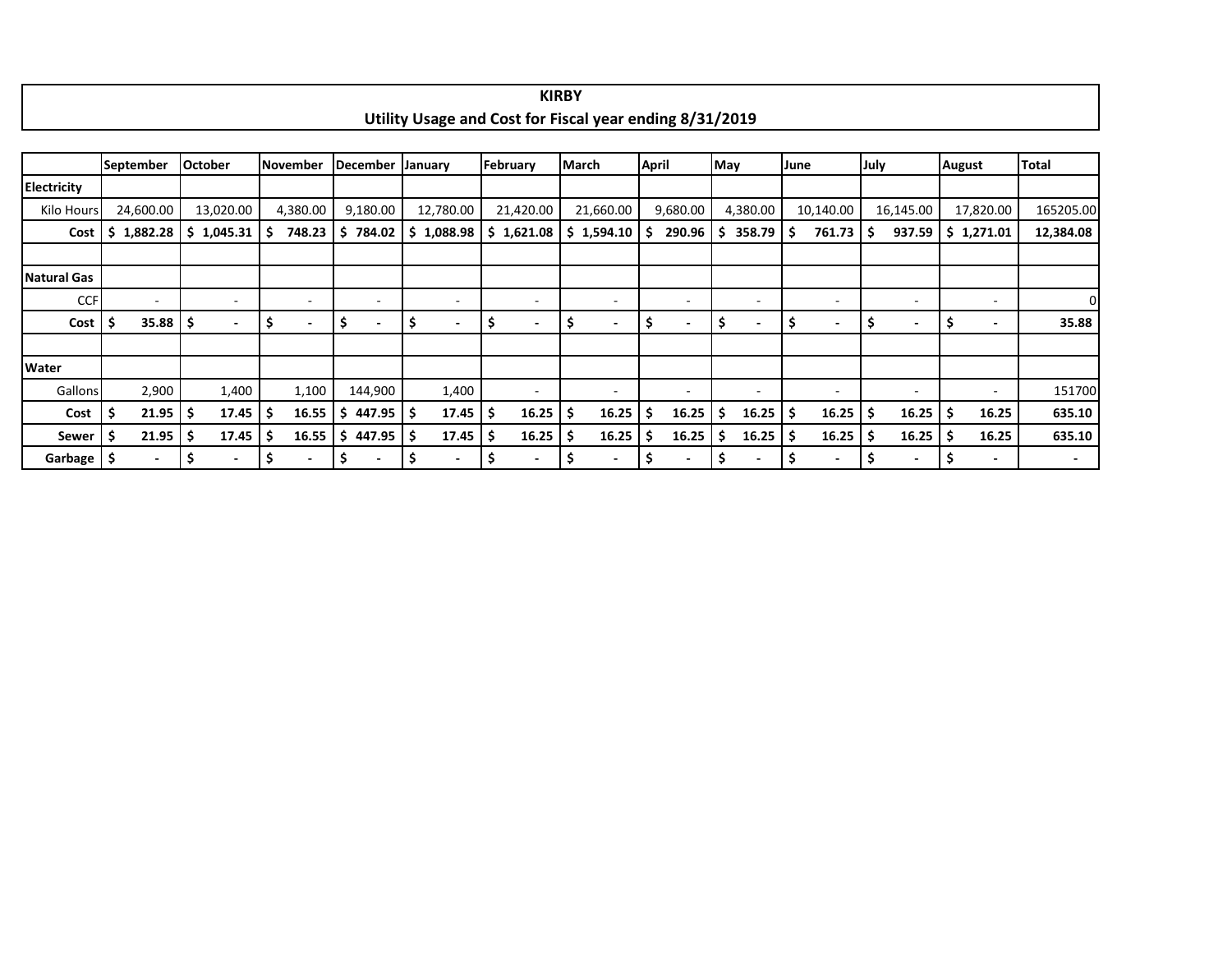| MAINTENANCE/TRANSPORTATION                              |
|---------------------------------------------------------|
| Utility Usage and Cost for Fiscal year ending 8/31/2019 |
|                                                         |

|                | September  |    | <b>October</b> |    | November   |    | <b>December</b> |     | January      | February  |    | March      | April |            | May |            | June |               | July |           |    | August     | <b>Total</b> |
|----------------|------------|----|----------------|----|------------|----|-----------------|-----|--------------|-----------|----|------------|-------|------------|-----|------------|------|---------------|------|-----------|----|------------|--------------|
| Electricity    |            |    |                |    |            |    |                 |     |              |           |    |            |       |            |     |            |      |               |      |           |    |            |              |
| Kilo Hours     | 15,086.00  |    | 15,658.80      |    | 10,897.80  |    | 15,903.80       |     | 22,808.80    | 18,757.80 |    | 14,478.80  |       | 12,319.80  |     | 10,418.80  |      | 15,924.80     |      | 13,532.80 |    | 14,922.80  | 180710.80    |
| Cost           | \$1,669.13 |    | \$1,581.49     |    | \$1,120.83 | S. | 1,470.43        |     | \$2,037.34   | 1,788.67  |    | \$1,487.21 |       | \$1,324.81 |     | \$1,056.49 |      | \$1,341.50    |      | 1,135.16  |    | \$1,316.77 | 17,329.83    |
|                |            |    |                |    |            |    |                 |     |              |           |    |            |       |            |     |            |      |               |      |           |    |            |              |
| Natural Gas    |            |    |                |    |            |    |                 |     |              |           |    |            |       |            |     |            |      |               |      |           |    |            |              |
| <b>CCF</b>     |            | 24 | 23             |    | 211        |    | 949             |     | 812          | 495       |    | 445        |       | 102        |     | 37         |      | 39            |      | 34        |    | 34         | 3205         |
| Cost           | 73.88      |    | 75.12          | -S | 248.33     | S  | 823.95          | -\$ | 716.61       | 450.27    |    | 399.57     | s     | 151.03     | S.  | 102.71     | \$.  | $101.18$   \$ |      | 102.77    |    | 101.25     | 3,346.67     |
|                |            |    |                |    |            |    |                 |     |              |           |    |            |       |            |     |            |      |               |      |           |    |            |              |
| <b>Water</b>   |            |    |                |    |            |    |                 |     |              |           |    |            |       |            |     |            |      |               |      |           |    |            |              |
| <b>Gallons</b> | 8,100      |    | 7,000          |    | 18,300     |    | 5,500           |     | 6,500        | 7,200     |    | 6,500      |       | 8,000      |     | 6,200      |      | 8,000         |      | 4,900     |    | 4,100      | 90300        |
| Cost           | 68.80      |    | 64.83          | -S | 100.32     | -S | 61.65           | ۱\$ | $65.48$   \$ | 66.19     | ۱S | 63.25      | s     | 70.53      | -5  | 63.75      | -S   | $68.87$   \$  |      | 61.79     | ۱s | 57.17      | 812.63       |
| Sewer          | 27.65      |    | 25.85          | -S | 59.75      | -S | 21.65           | -S  | 23.75        | 27.35     |    | 26.15      |       | 27.65      | s   | 23.75      | -S   | 29.45         |      | 17.75     |    | 17.75      | 328.50       |
| Garbage        | 219.20     |    | 193.54         |    | 149.20     |    | 149.20          |     | 149.20       | 149.20    |    | 149.20     |       | 149.20     |     | 149.20     |      | $149.20$   \$ |      | 149.20    |    | 149.20     | 1,904.74     |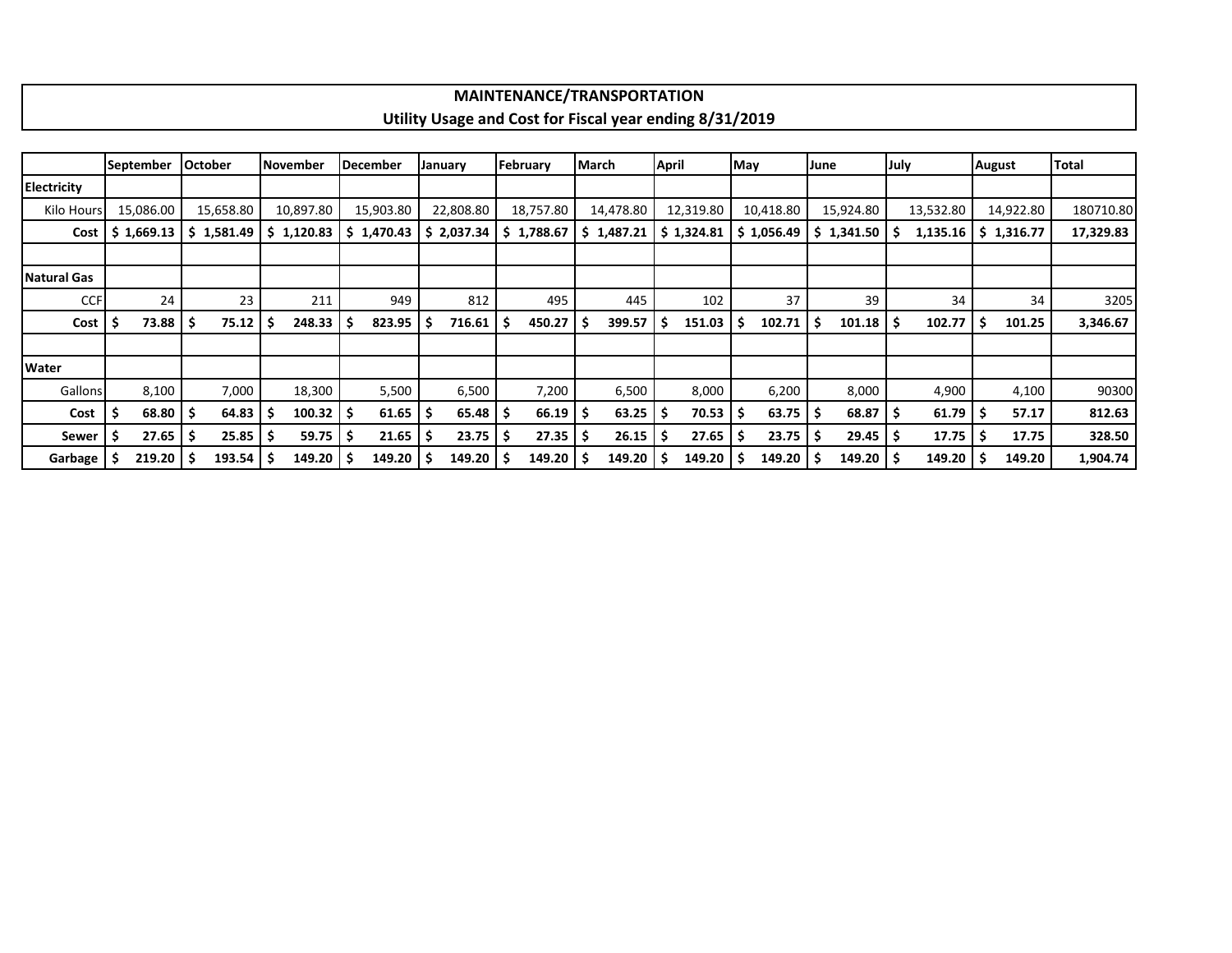|                    |              |                |   |                 |     |              |    |            |     | <b>ROBINSON/LIT</b>   |     |                                                         |              |              |     |           |      |           |     |                                     |            |              |
|--------------------|--------------|----------------|---|-----------------|-----|--------------|----|------------|-----|-----------------------|-----|---------------------------------------------------------|--------------|--------------|-----|-----------|------|-----------|-----|-------------------------------------|------------|--------------|
|                    |              |                |   |                 |     |              |    |            |     |                       |     | Utility Usage and Cost for Fiscal year ending 8/31/2019 |              |              |     |           |      |           |     |                                     |            |              |
|                    |              |                |   |                 |     |              |    |            |     |                       |     |                                                         |              |              |     |           |      |           |     |                                     |            |              |
|                    | September    | <b>October</b> |   | <b>November</b> |     | December     |    | January    |     | February              |     | March                                                   | <b>April</b> |              | May |           | June |           |     | July                                | August     | <b>Total</b> |
| <b>Electricity</b> |              |                |   |                 |     |              |    |            |     |                       |     |                                                         |              |              |     |           |      |           |     |                                     |            |              |
| Kilo Hours         | 21,410.00    | 18,530.00      |   | 10,050.00       |     | 11,010.00    |    | 13,250.00  |     | 11,810.00             |     | 11,810.00                                               |              | 9,090.00     |     | 10,370.00 |      | 16,770.00 |     | 17,410.00                           | 18,050.00  | 169560.00    |
| Cost               | \$1,727.69   | 1,545.85<br>-S | S | 931.47          | ۱s  | 920.60       |    | \$1,012.58 |     | $$1,020.02$ $$$       |     | 998.21                                                  | -S           | 743.73       |     | 805.37    | S.   | 1,188.30  |     | \$1,019.84                          | \$1,320.15 | 13,233.81    |
|                    |              |                |   |                 |     |              |    |            |     |                       |     |                                                         |              |              |     |           |      |           |     |                                     |            |              |
| <b>Natural Gas</b> |              |                |   |                 |     |              |    |            |     |                       |     |                                                         |              |              |     |           |      |           |     |                                     |            |              |
| <b>CCF</b>         | ٠            | $\sim$         |   | 95              |     | 145          |    | 243        |     | 68                    |     | 45                                                      |              | 16           |     | 12        |      | 12        |     | 9                                   | 12         | 657          |
| Cost $\vert$ \$    | 19.61        | 35.88<br>-\$   | S | 109.57          | ۱\$ | 148.34       | Ş  | 224.34     | \$. | 85.47                 | I\$ | 69.80                                                   | Ş            | 47.54        | -\$ | 47.28     |      | 42.15     | \$  | $45.06$   \$                        | 45.64      | 920.68       |
|                    |              |                |   |                 |     |              |    |            |     |                       |     |                                                         |              |              |     |           |      |           |     |                                     |            |              |
| <b>Water</b>       |              |                |   |                 |     |              |    |            |     |                       |     |                                                         |              |              |     |           |      |           |     |                                     |            |              |
| Gallons            | 1,500        | 1,600          |   | 3,500           |     | 3,800        |    | 800        |     | 2,100                 |     | 2,700                                                   |              | 1,600        |     | 2,600     |      | 1,000     |     | 1,300                               | 1,500      | 24000        |
| Cost               | 17.75        | 18.05<br>-\$   | S | 23.75           | I\$ | 24.65        | -S | 16.25      |     | 19.55                 | ΙS  | 21.35                                                   | Ş            | $18.05$   \$ |     | 21.05     |      | 16.25     | -S  | $17.15$   \$                        | 17.75      | 231.60       |
| Sewer   \$         | 17.75        | 18.05<br>۱s    |   | $23.75$   \$    |     | 24.65        | -S | 16.25      | S   | $19.55$ $\frac{1}{5}$ |     | 21.35                                                   | -S           | $18.05$   \$ |     | 21.05     |      | 16.25     | -S  | $17.15$ $\overline{\phantom{1}}$ \$ | 17.75      | 231.60       |
| Garbage   \$       | $90.20$   \$ | $90.20$   \$   |   | 90.20           |     | $90.20$   \$ |    | 90.20      |     | $90.20$   \$          |     | 90.20                                                   | Ş            | $90.20$   \$ |     | 90.20     |      | 90.20     | -\$ | $90.20$   \$                        | 90.20      | 1,082.40     |

г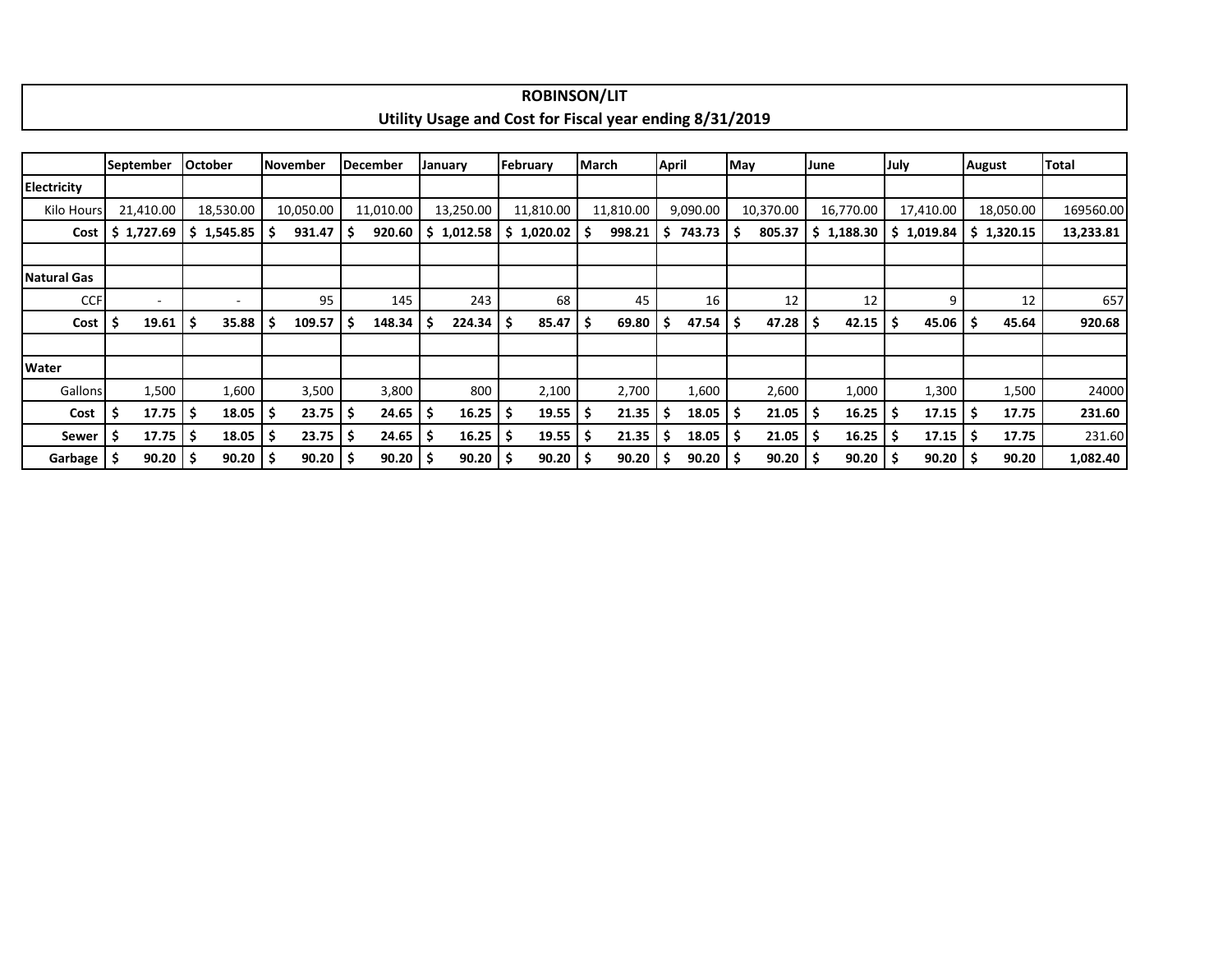| <b>ADMINISTRATION</b>                                                  |
|------------------------------------------------------------------------|
|                                                                        |
| <b>Tity Usage and Cost for Fiscal year ending 8/31/2019</b><br>Utility |
|                                                                        |

|                    | <b>September</b>      | <b>October</b>        | <b>November</b> | December                   | January      | February   | March              | April                               | May        | June             | July      | <b>August</b> | Total     |
|--------------------|-----------------------|-----------------------|-----------------|----------------------------|--------------|------------|--------------------|-------------------------------------|------------|------------------|-----------|---------------|-----------|
| <b>Electricity</b> |                       |                       |                 |                            |              |            |                    |                                     |            |                  |           |               |           |
| Kilo Hours         | 19,820.00             | 16,660.00             | 14,860.00       | 15,180.00                  | 16,620.00    | 15,460.00  | 13,740.00          | 12,980.00                           | 15,460.00  | 17,180.00        | 19,460.00 | 18,300.00     | 195720.00 |
|                    | $Cost$   \$ 1,536.76  | \$1,368.72            | \$1,126.66      | \$1,105.18                 | \$1,195.51   | \$1,143.35 | \$1,062.18         | \$1,001.06                          | \$1,061.40 | 991.17<br>-S     | 1,111.14  | \$1,262.77    | 13,965.90 |
|                    |                       |                       |                 |                            |              |            |                    |                                     |            |                  |           |               |           |
| <b>Natural Gas</b> |                       | Included in Tech-Ware |                 |                            |              |            |                    |                                     |            |                  |           |               |           |
| <b>CCF</b>         |                       |                       |                 |                            |              |            |                    |                                     |            |                  |           |               | 0         |
| Costl              |                       |                       |                 |                            |              |            |                    |                                     |            |                  |           |               | 01        |
|                    |                       |                       |                 |                            |              |            |                    |                                     |            |                  |           |               |           |
| Water              |                       |                       |                 |                            |              |            |                    |                                     |            |                  |           |               |           |
| Gallons            | 6,100                 | 7,600                 | 4,700           | 5,100                      | 5,800        | 5,500      | 4,700              | 10,500                              | 10,900     | 4,400            | 4,000     | 14,500        | 83800     |
| Cost               | $31.55$ $\frac{1}{5}$ | 36.05                 | 27.35           | $28.55$ $\frac{1}{5}$<br>S | $30.65$   \$ | 29.75      | $27.35$   \$<br>-5 | $44.75$ $\overline{\phantom{1}}$ \$ | 45.95      | $26.45$ \$<br>-S | 25.25     | 56.75<br>-5   | 410.40    |
| <b>Sewer</b>       | $31.55$ $\frac{1}{5}$ | 36.05                 | 27.35           | 28.55                      | 30.65<br>-S  | 29.75      | 27.35              | 44.75<br>-S                         | 45.95      | $26.45$ \$<br>-S | 25.25     | 56.75         | 410.40    |
| Garbage '          | $211.20$   \$         | 105.60                | 105.60          | 105.60                     | 105.60<br>-S | 105.60     | 105.60             | 105.60<br>-S                        | 105.60     | 105.60<br>-S     | 105.60    | 105.60        | 1,372.80  |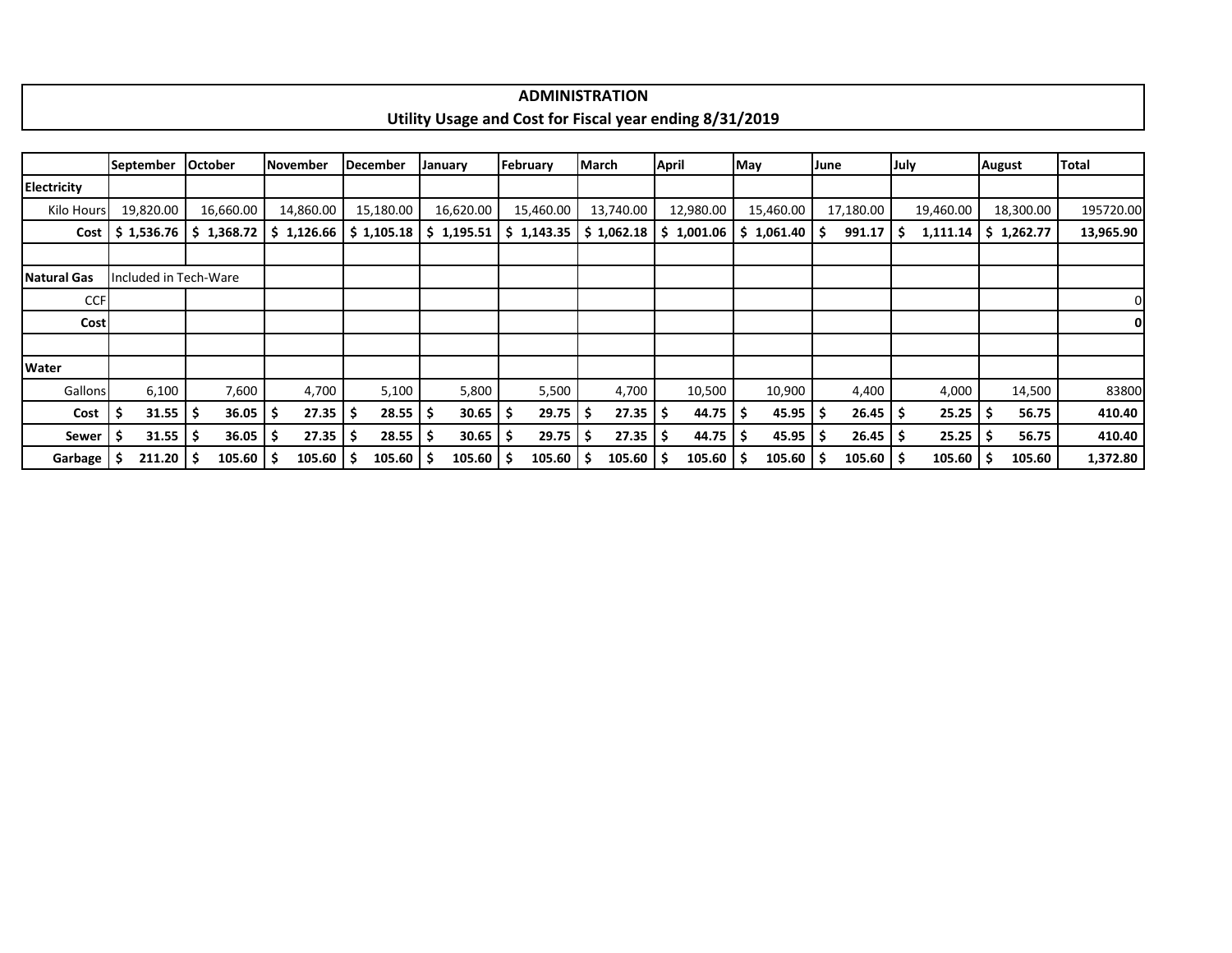| lementa.                                                                      |
|-------------------------------------------------------------------------------|
| <b>Utility Usage</b><br>1/2019<br>e and Cost for<br>.<br>Fiscal year ending ? |

|                   | <b>September</b> | <b>October</b> | November    | December    | January             | February        | March      | <b>April</b> | May                 | June      | July        | <b>August</b> | Total      |
|-------------------|------------------|----------------|-------------|-------------|---------------------|-----------------|------------|--------------|---------------------|-----------|-------------|---------------|------------|
| Electricity       |                  |                |             |             |                     |                 |            |              |                     |           |             |               |            |
| <b>Kilo Hours</b> | 208,503.80       | 207,503.80     | 167,503.80  | 155,503.80  | 95,503.80           | 141,503.80      | 15,803.80  | 124,503.80   | 163,503.80          | 19,303.80 | 146,503.80  | 162,503.80    | 1608145.60 |
| Cost              | 16,469.18        | \$16,636.32    | \$12,948.63 | \$11,968.26 | \$8,145.98          | \$10,637.81     | \$9,581.96 | 9,273.43     | \$11,581.10         | 12,428.04 | 10,342.32   | \$11,201.87   | 141,214.90 |
|                   |                  |                |             |             |                     |                 |            |              |                     |           |             |               |            |
| Natural Gas       |                  |                |             |             |                     |                 |            |              |                     |           |             |               |            |
| <b>CCF</b>        | 649              | 588            | 1,424       | 1,834       | 1,986               | 1,377           | 1,001      | 1,011        | 471                 | 42        | 51          | 673           | 11107      |
| Cost              | 566.20           | 532.59         | 1,234.63    | 1,578.61    | 1,706.19<br>-S      | 1,125.96        | 830.23     | 837.09       | 413.59              | 69.51     | 81.95<br>۱S | 473.88        | 9450.43    |
|                   |                  |                |             |             |                     |                 |            |              |                     |           |             |               |            |
| Water             |                  |                |             |             |                     |                 |            |              |                     |           |             |               |            |
| <b>Gallons</b>    | 120,900          | 154,200        | 87,000      | 85,400      | 115,700             | 133,000         | 110,300    | 139,300      | 118,400             | 8,600     | 8,200       | 64,100        | 1145100    |
| Cost              | 375.95           | 475.85         | 274.25      | 269.45      | 360.35<br>-5        | 412.25<br>-S    | 344.15     | 431.15       | $368.45$ $\sqrt{5}$ | 39.05     | 37.85       | 205.55        | 3,594.30   |
| Sewer             | 375.95           | 475.85         | 274.24      | 269.45      | 360.35<br>-5        | 412.25<br>-5    | 344.15     | 431.15       | 368.45<br>-S        | 39.05     | 37.86       | 205.55        | 3,594.30   |
| Garbage           | 1,264.00<br>5    | 1,264.00       | 1,264.00    | 1,264.00    | <b>S 1,264.00 L</b> | ,264.00  <br>-S | \$1,344.00 | .264.00      | 1,264.00            | 1,264.00  | 1,264.00    | 1,264.00      | 15,248.00  |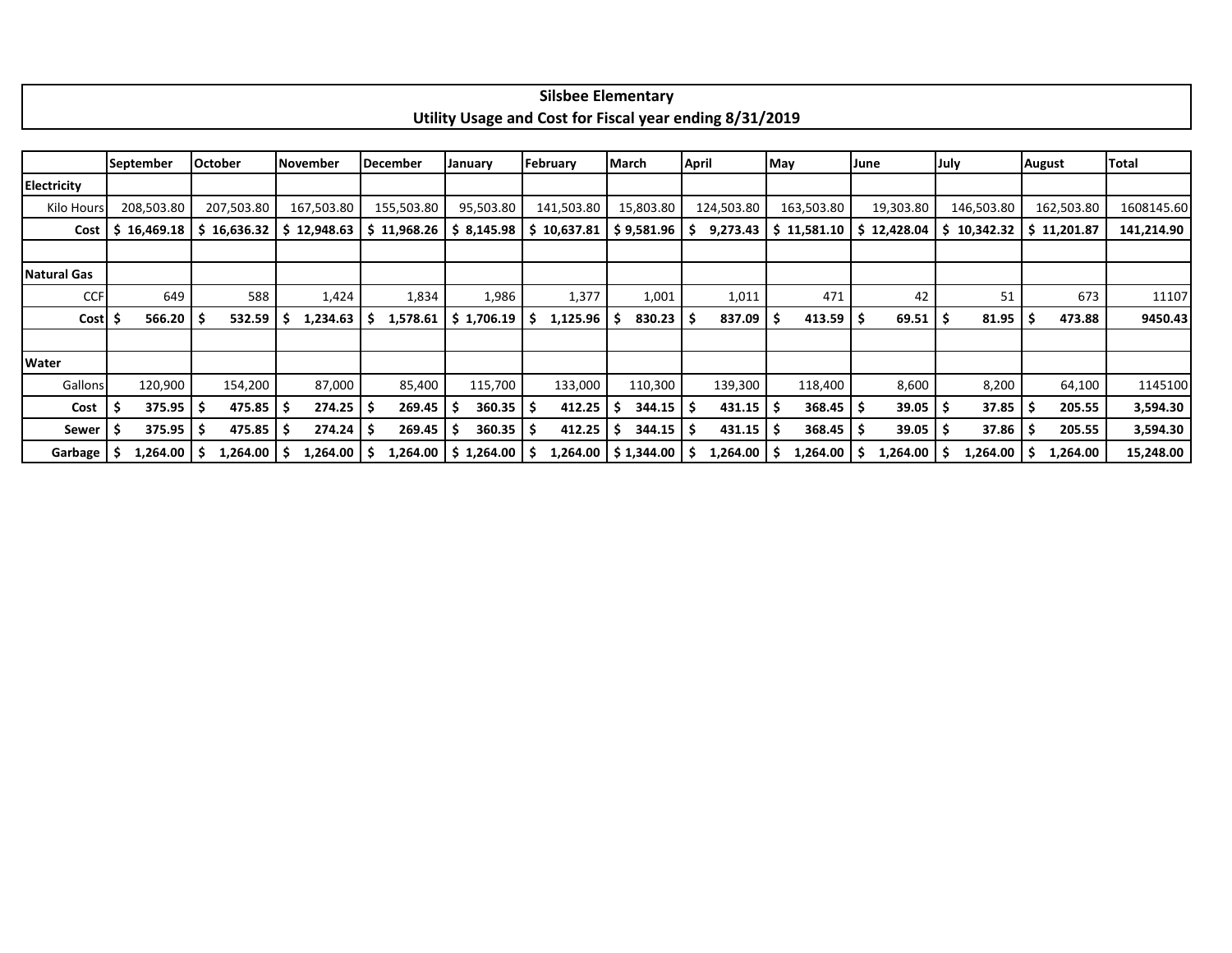| . v F<br>,                                                                                            |
|-------------------------------------------------------------------------------------------------------|
|                                                                                                       |
| 31/2019<br><b>Utility</b><br><b>Cost for</b><br><b>Fiscal year ending</b><br><b>Usage</b><br>and<br>. |
|                                                                                                       |
|                                                                                                       |

|              | September              | October |           | November |            | December |           | January |           | February |            | <b>March</b> |           | <b>April</b> |            | May |                                                   | June |           | July |            | <b>August</b> |            | <b>Total</b> |
|--------------|------------------------|---------|-----------|----------|------------|----------|-----------|---------|-----------|----------|------------|--------------|-----------|--------------|------------|-----|---------------------------------------------------|------|-----------|------|------------|---------------|------------|--------------|
| Electricity  |                        |         |           |          |            |          |           |         |           |          |            |              |           |              |            |     |                                                   |      |           |      |            |               |            |              |
| Kilo Hours   | 43,156.00              |         | 41,496.00 |          | 26,096.00  |          | 27,789.00 |         | 16,279.00 |          | 15,966.00  |              | 27,710.00 |              | 23,102.00  |     | 33,534.00                                         |      | 28,529.00 |      | 28,374.00  |               | 29,544.00  | 341575.00    |
| Cost         | 4,018.55               | -S      | 3,794.87  |          | \$1,943.19 | s        | 2,588.89  | S.      | 1,915.87  |          | \$1,925.59 | \$.          | 2,606.74  |              | \$1,900.99 |     | $\frac{1}{2}$ , 2,751.25 $\frac{1}{2}$ , 2,132.29 |      |           |      | \$2,245.86 |               | \$2,618.23 | 30,442.32    |
|              |                        |         |           |          |            |          |           |         |           |          |            |              |           |              |            |     |                                                   |      |           |      |            |               |            |              |
| Natural Gas  |                        |         |           |          |            |          |           |         |           |          |            |              |           |              |            |     |                                                   |      |           |      |            |               |            |              |
| <b>CCF</b>   | 319                    |         | 166       |          | 408        |          | 529       |         | 910       |          | 464        |              | 362       |              | 174        |     | 136                                               |      | 87        |      | 65         |               | 102        | 3722         |
| Cost         | $267.06$   \$          |         | 164.65    |          | 352.38     |          | 446.16    |         | 741.64    |          | 374.27     |              | 301.00    | S            | 162.79     | Ş   | 137.71                                            | ΙS   | 96.84     | -S   | 85.93      |               | 99.03      | 3,229.46     |
|              |                        |         |           |          |            |          |           |         |           |          |            |              |           |              |            |     |                                                   |      |           |      |            |               |            |              |
| <b>Water</b> |                        |         |           |          |            |          |           |         |           |          |            |              |           |              |            |     |                                                   |      |           |      |            |               |            |              |
| Gallons      | 82,100                 |         | 81,400    |          | 48,000     |          | 44,500    |         | 55,900    |          | 59,400     |              | 44,100    |              | 80,800     |     | 50,000                                            |      | 1,700     |      | 5,300      |               | 28,100     | 581300       |
| Cost         | $259.55$ $\frac{1}{5}$ |         | 257.45    |          | 157.25     |          | 146.75    | ۱S      | 180.95    |          | 191.45     | . S          | 145.55    | -S           | 255.65     | -\$ | $163.25$   \$                                     |      | 18.35     | -S   | 29.15      |               | 97.55      | 1,902.90     |
| Sewer        | $259.55$ $\frac{1}{5}$ |         | 257.45    |          | 157.25     |          | 146.75    |         | 180.95    |          | 191.45     |              | 145.55    | -S           | 255.65     | -S  | $16.25$   \$                                      |      | 18.35     | -S   | 29.15      |               | 97.55      | 1,755.90     |
| Garbage      | $346.01$   \$          |         | 346.01    |          | 346.01     |          | 346.01    |         | 346.01    |          | 346.01     |              | 346.01    | -S           | 346.01     |     | $346.01$ $\mid$ \$                                |      | 346.01    | -S   | 346.01     |               | 346.01     | 4,152.12     |